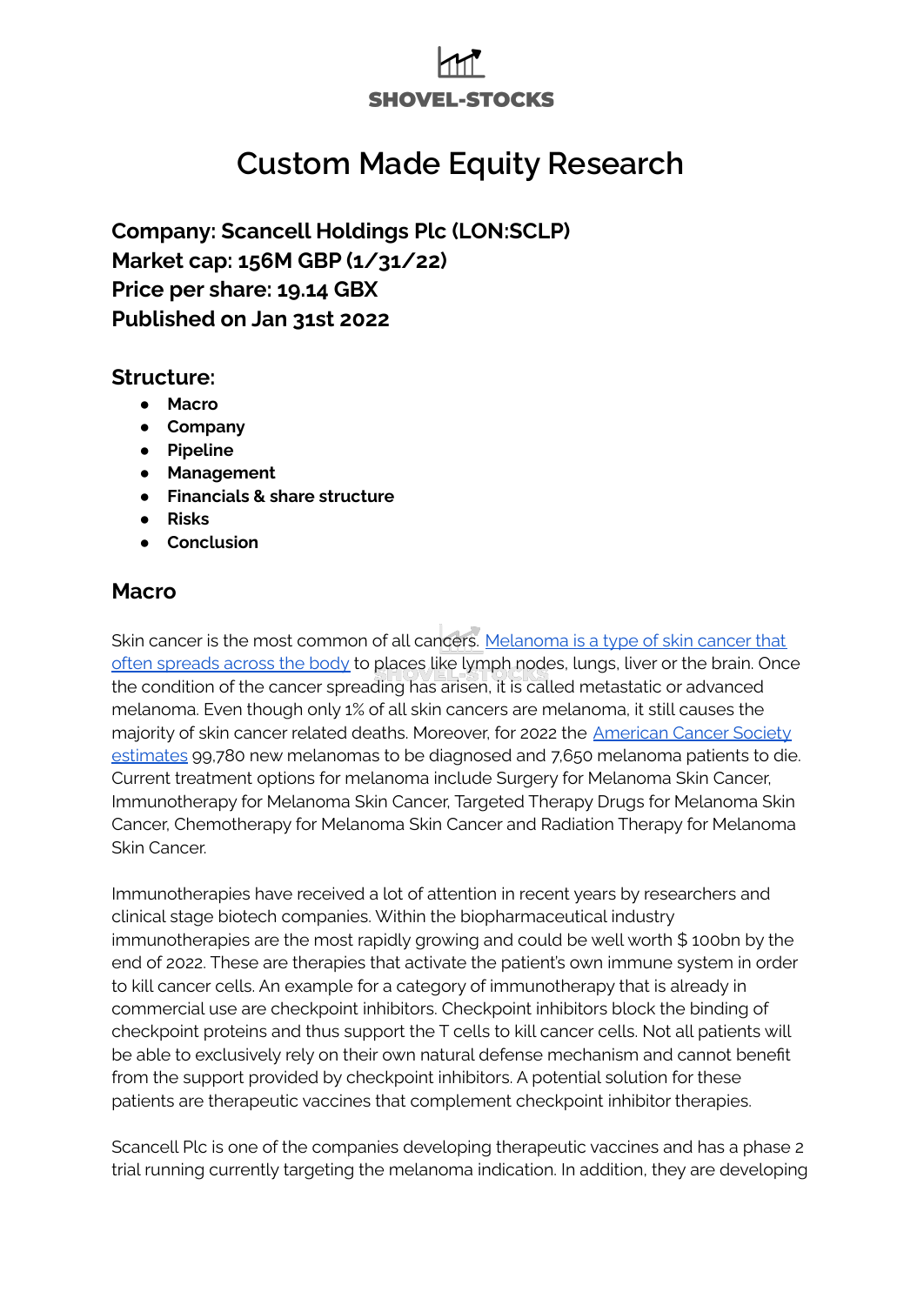a complete immunotherapy platform that uses the body's immune system to identify, attack and destroy tumors.

## **Company**

Scancell was founded in 1997 by Professor Lindy Durrant and is a [clinical-stage](https://www.scancell.co.uk/company-profile) [immuno-oncology](https://www.scancell.co.uk/company-profile) company that is applying Prof. Durrant's research from the University of Nottingham to develop therapeutic cancer vaccines. The current pipeline is based on 19 patent families, 27 peer reviewed articles and is spread across 3 pre-clinical, plus 3 clinical trials.



*Source: Scancell 2021 AGM presentation*

The technology platforms developed by Scancell are focused on the treatment of multiple cancer indications. As an important part of Scancell's science is to activate T cells, the ImmunoBody platform was also used to develop a COVID-19 vaccine. The cancer vaccines developed based on the technology platforms, ImmunoBody, Moditope and AvidiMab can be used as monotherapy or in combination with checkpoint inhibitors and other agents. I will address the platforms, while discussing the current pipeline below.

## **Pipeline**

Scancell's pipeline USP is the focus on vaccines and antibodies targeting Post-translational modifications.

*["Post-translational](https://en.wikipedia.org/wiki/Post-translational_modification#:~:text=Post%2Dtranslational%20modification%20(PTM),form%20the%20mature%20protein%20product.) modification (PTM) refers to the covalent and generally enzymatic modification of proteins following protein biosynthesis. Proteins are synthesized by ribosomes translating mRNA into polypeptide chains, which may then undergo PTM to form*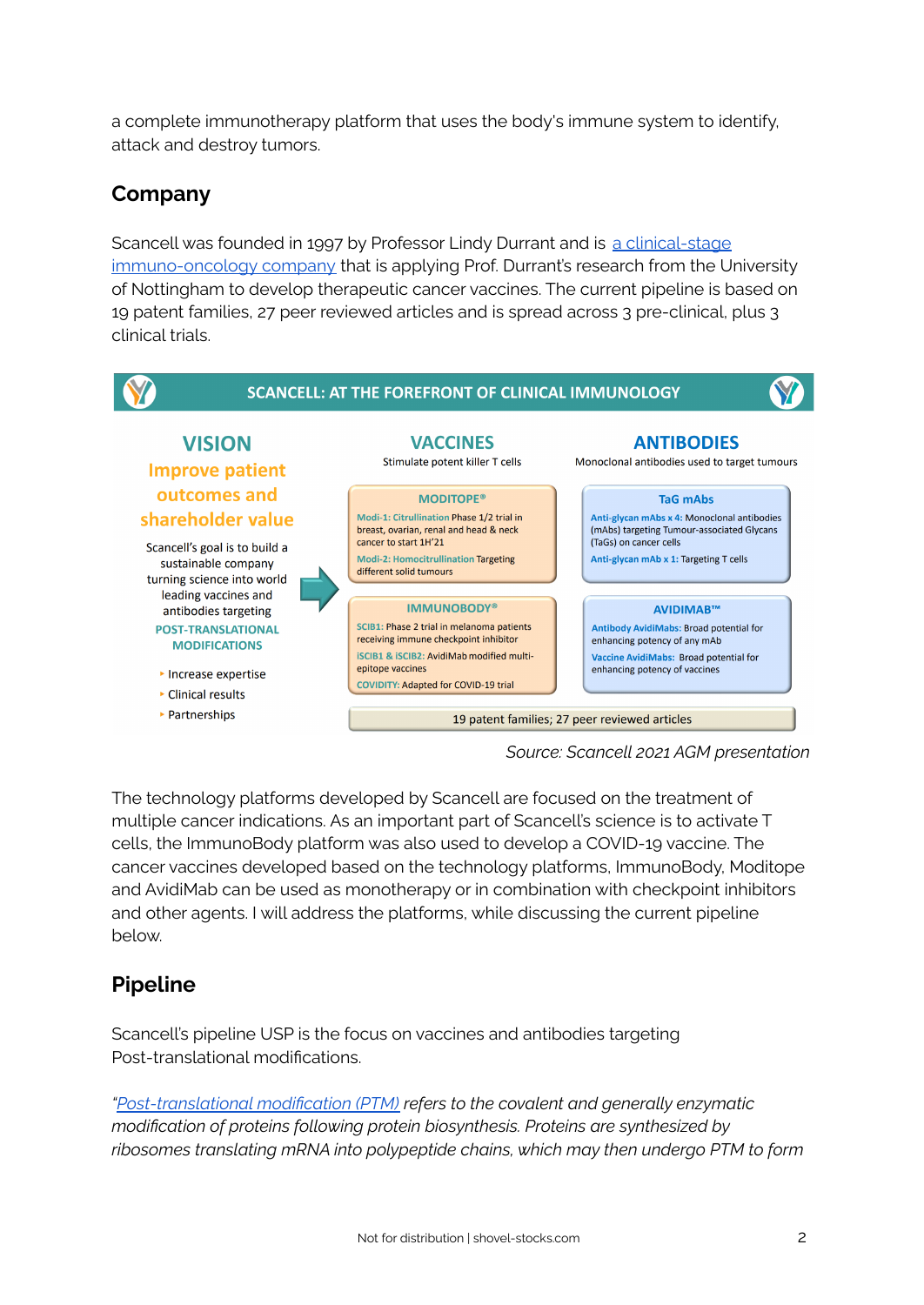*the mature protein product. PTMs are important components in cell signaling, as for example when prohormones are converted to hormones."* Wikipedia

#### **ImmunoBody**

The ImmunoBody platform activates the body's immune system to destroy tumors via T cell response. Particular cancers can be targeted in a highly specific manner, as the ImmunoBody platform is adaptable to a variety of cancer types.

**SCIB 1** is Scancell's lead program currently evaluated in a phase 2 clinical study for patients with advanced melanoma who are also receiving the checkpoint inhibitor pembrolizumab (Keytruda). The study builds on an ImmunoBody stand alone phase 1/2 study that lasted 5 years and showed superior historical survival rates with 14 of 16 patients surviving for more than five years. In addition, there was no cancer recurrence for the majority of patients and no adverse effects were recorded. "The [Phase](https://polaris.brighterir.com/public/scancell/news/rns_widget/story/ry94n8x) 2 study is [designed](https://polaris.brighterir.com/public/scancell/news/rns_widget/story/ry94n8x) to assess whether the addition of SCIB1 treatment will result in an improvement in the tumor response rate, progression-free survival and overall survival in 25 patients with advanced melanoma who are also eligible for treatment with pembrolizumab". Efficacy data is expected in H1 2022.

The start of the ph 2 trial has been massively delayed by the outbreak of the Corona pandemic and was stopped for 18 months. Currently there are four clinical centers recruiting patients and the first patient has recently begun treatment.

The original plan for **SCIB 2** was a joint development as part of a partnership with BioNtech. However, BioNtech moved into another direction during the pandemic and later the financing from Cancer Research UK's Centre for Drug [Development](https://www.scancell.co.uk/Data/Sites/1/media/publications/rns/scancell-update-on-scib2-clinical-development-partnership-final-03.02.21.pdf) also was terminated so that Scancell had no funds to bring SCIB 2 into the clinic. Moreover, the directors are currently evaluating the idea to develop SCIB 2 into a combination therapy with SCIB 1 (iSCIB1+), to create a potentially more effective melanoma vaccine.

**Covidity** is a COVID-19 DNA vaccine candidate Scancell is developing together with scientists at the Centre for Research on Global Virus Infections and the new Biodiscovery Institute at the University of Nottingham, and Nottingham Trent University. The differentiation to current mRNA vaccines is that they "only induce immune [responses](https://www.scancell.co.uk/scov1-scov2-covidity) against the spike (S) protein [component](https://www.scancell.co.uk/scov1-scov2-covidity) of the virus. The inclusion of two protein targets, including the more highly conserved nucleocapsid (N) protein component of SARS-CoV-2, is likely to minimise the risk of mutations within the virus reducing the efficacy of the vaccine comparative to a product targeting only the S protein, which has been shown to be susceptible to mutation".

The phase 1 clinical study started on October 5th 2021 with targeted end date of June 2022. So far only one subject has been dosed in the clinical trial in South Africa, with 16 patients of 40 having been recruited to date.

As we all know from living through 24 months of the pandemic so far, the virus is mutating fast and the current trial design is only focused on the delta and beta variant, not the omicron variant. Obvious questions would be, if the trial n of 40 can be fully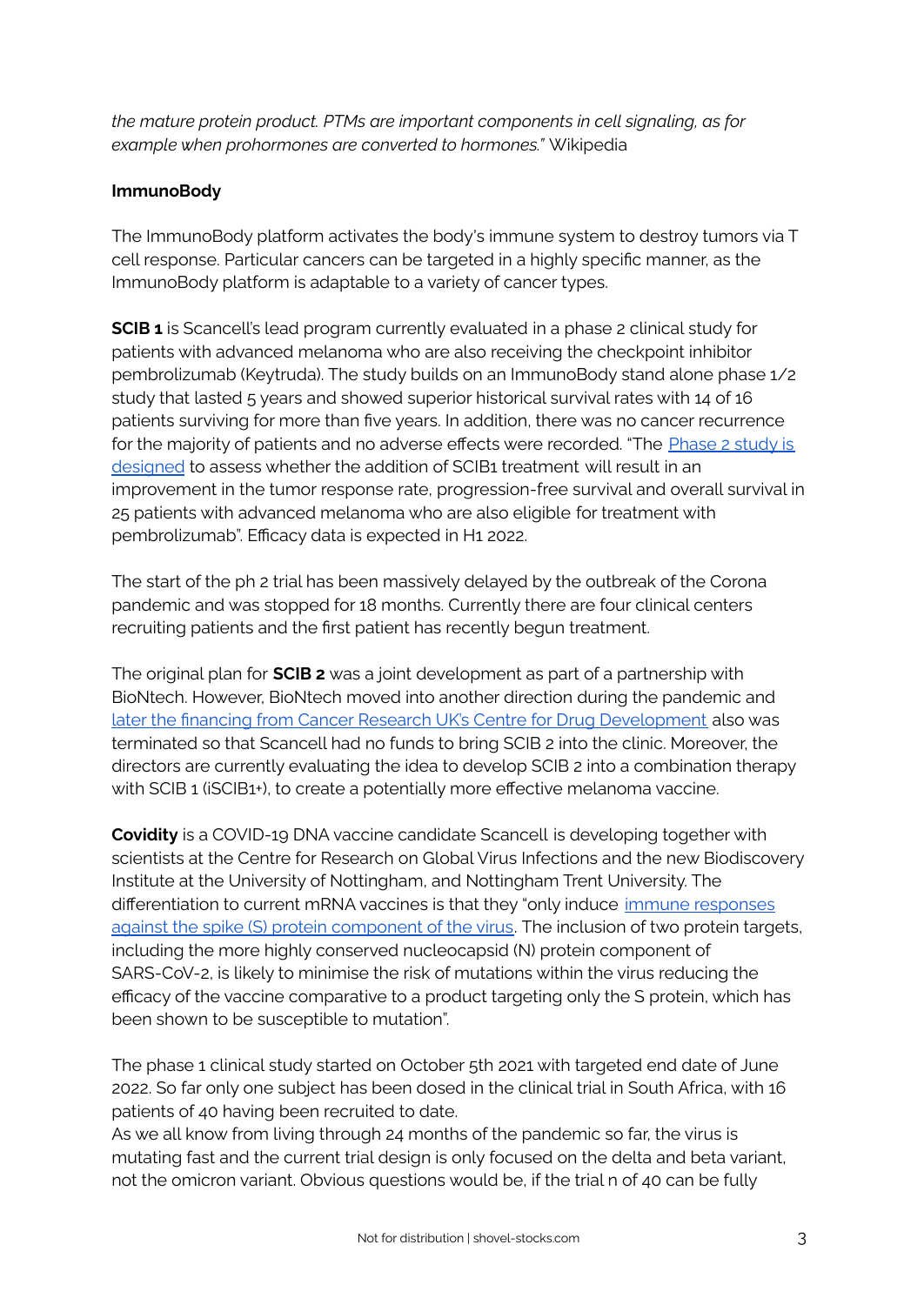recruited, if the results will even be relevant to other variants and if Scancell can progress from ph 1 to 3 fast enough to still make an impact on the pandemic?

#### **Moditope platform:**

The Moditope platform offers a new class of potent and selective immunotherapy agents based on stress-induced post-translational modifications (siPTM). It is believed that Moditope has the potential to eradicate hard to treat solid tumors.

*"Examples of such modifications are citrullination, an enzyme-based conversion of arginine to citrulline, and homocitrullination, in which lysine residues are converted to homocitrulline. Expression of peptides containing these modifications have been demonstrated to induce potent CD4 cytotoxic T cells to eliminate cancer"* Scancell Interim results letter.

Modi-1 will start a phase ½ clinical trial in patients with solid tumors including triple negative breast cancer, ovarian cancer, renal cancer and head and neck cancer in H1 2022 with efficacy data being received in 2023. Modi-2 is even further out with clinical development planned for sometime in 2023.

#### **ANTIBODIES platform**

Monoclonal antibodies are used to target tumors and AvidiMabs has the broad potential for enhancing potency of any mAb or vaccine.

*"AvidiMab has broad potential to increase the avidity or potency of any therapeutic monoclonal antibody (mAb) including those being developed for autoimmune diseases, as well as cancer. Scancell's development pipeline includes mAbs against specific tumor-associated glycans with superior affinity and selectivity profiles, that have now been further engineered using the Company's AvidiMab technology; this confers the Scancell mAbs with the ability to directly kill tumor cells. The tumor-specific mAbs can also be used to deliver cytotoxic payload to cancer or to redirect T cells."* Scancell Interim results letter.

Even though AvidiMab is still pre-clinical, in my opinion this platform holds the most potential to generate cash flows or capital injections over the other assets, as it could be a licensing opportunity to combine their antibodies with antibodies of existing therapies offered by big pharma. Scancell "intends to achieve these developments through strategic partnerships with third parties" and based on Scancell's low market cap, I could even see big pharma making a takeover bid.

#### **Comments**

Scancell's pipeline holds a lot of promise, but it is obvious that there has not been much progress during the last 20 months. During a recent interview CEO Durrant mentioned that it is hard for a small company to compete with big pharma. As an example she mentioned that they are at the bottom of the queue as a small company in terms of manufacturing vials etc.

I have written about a company (Immunitybio) following a similar approach to immunotherapies as ScanCell [here](https://www.shovel-stocks.com/post/healing-cancer-breaking-dogmas-immunitybio-ibrx) and am of the impression that ImmunityBio is further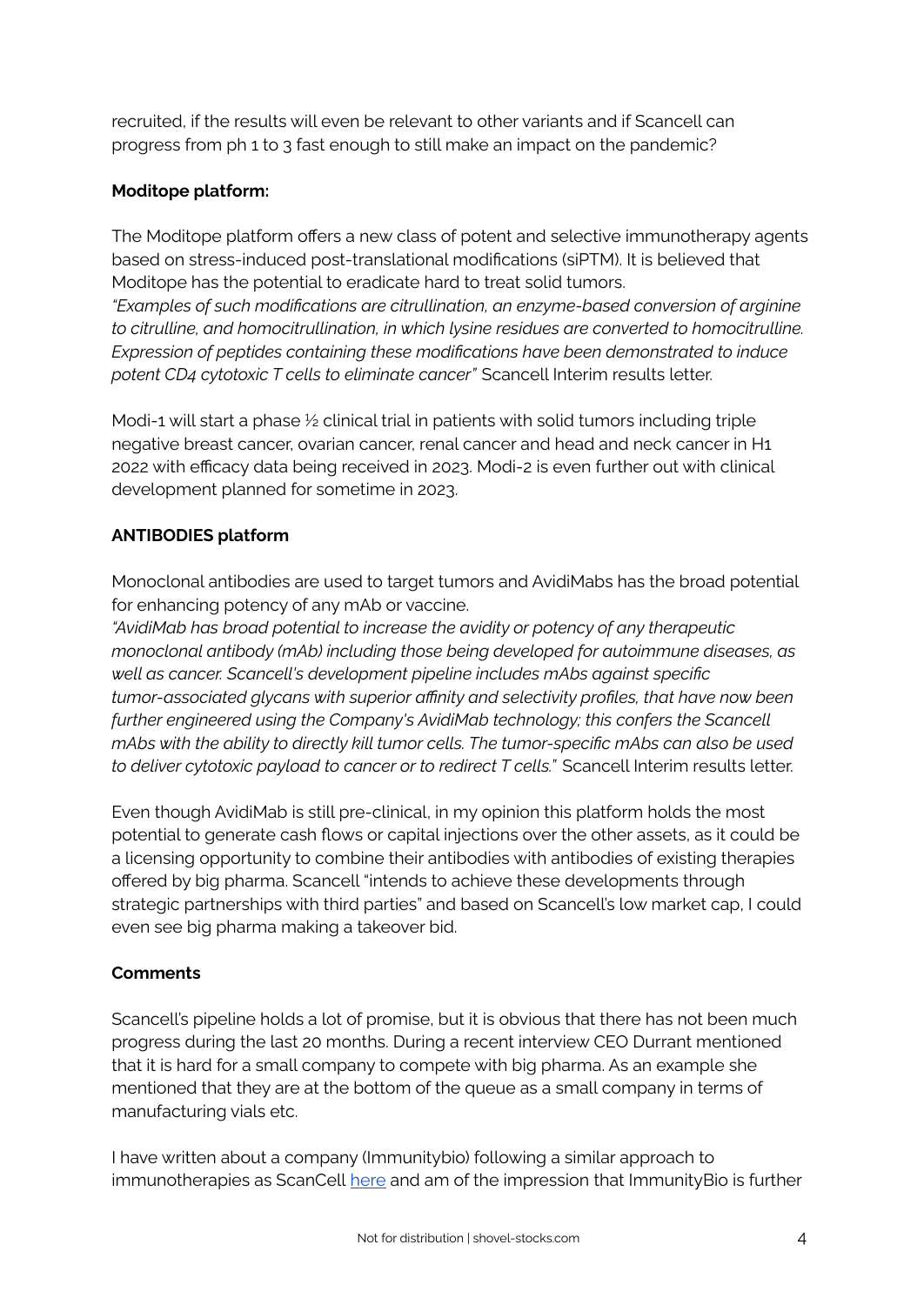along with developing their pipeline, plus they have built up internal manufacturing capacity and have the scale to bring their vision to life.

The AvidiMab platform holds the most promise and could be an attractive asset for big pharma to acquire.

## **Management**

The instability in Scancell's C-suite is worrisome. After Dr Richard Goodfellow (until 31 December 2017) and Dr Cliff Holloway CEO (from Jan. 2018–Aug. 2021), Professor Lindy Durrant, founder, Board Director and Chief Scientific Officer (CSO) took over the role of CEO. She is a Professor of Cancer Immunotherapy at The University of Nottingham and her connections are most likely the reason Scancell has the collaboration with University of Nottingham. Lindy Durrant has been Prof at the university for 38 years and has no commercial experience that I could find. In complex indications like cancer it is important to have a track record of getting drugs through the regulatory approval process, especially when the company in question is a microcap.

Chairman Dr. John Chiplin could fulfill the role of negotiating the deals, as he has many years' international CEO experience in listed life science companies and is Managing Director of Newstar Ventures Ltd. However, it is questionable how involved he is in Scancell, as he doesn't even list his role at Scancell on his linkedIn profile.

Currently I see no key personnel that can drive forward the company stand alone or get a compelling M&A deal over the line. In addition, as per the share structure below, the majority owner Redmile has too much voting power, while insiders have minimal ownership. A setup I am critical of, especially in microcap stocks.

## **Financials & Share structure**

Group cash on hand: £35.6 M (Oct 31st 2021)

Liabilities: Convertible Loan Notes and Derivative Liabilities. The total amount of the CLNs which remain outstanding is £19.65 million which were originally due to be redeemed in August 2022 (£1.75 million) and November 2022 (£17.9 million). with all outstanding CLNs held by funds managed by Redmile Group, LLC. The maturity date has been extended to H2 2025, as stated in the deed of [agreement](https://www.investegate.co.uk/scancell-hlds--sclp-/rns/extension-of-cln-redemption-dates/202110281123155929Q/) dated Oct 28th 2021.

Cash burn: £ 4.6 M (6 months 10/31/2021)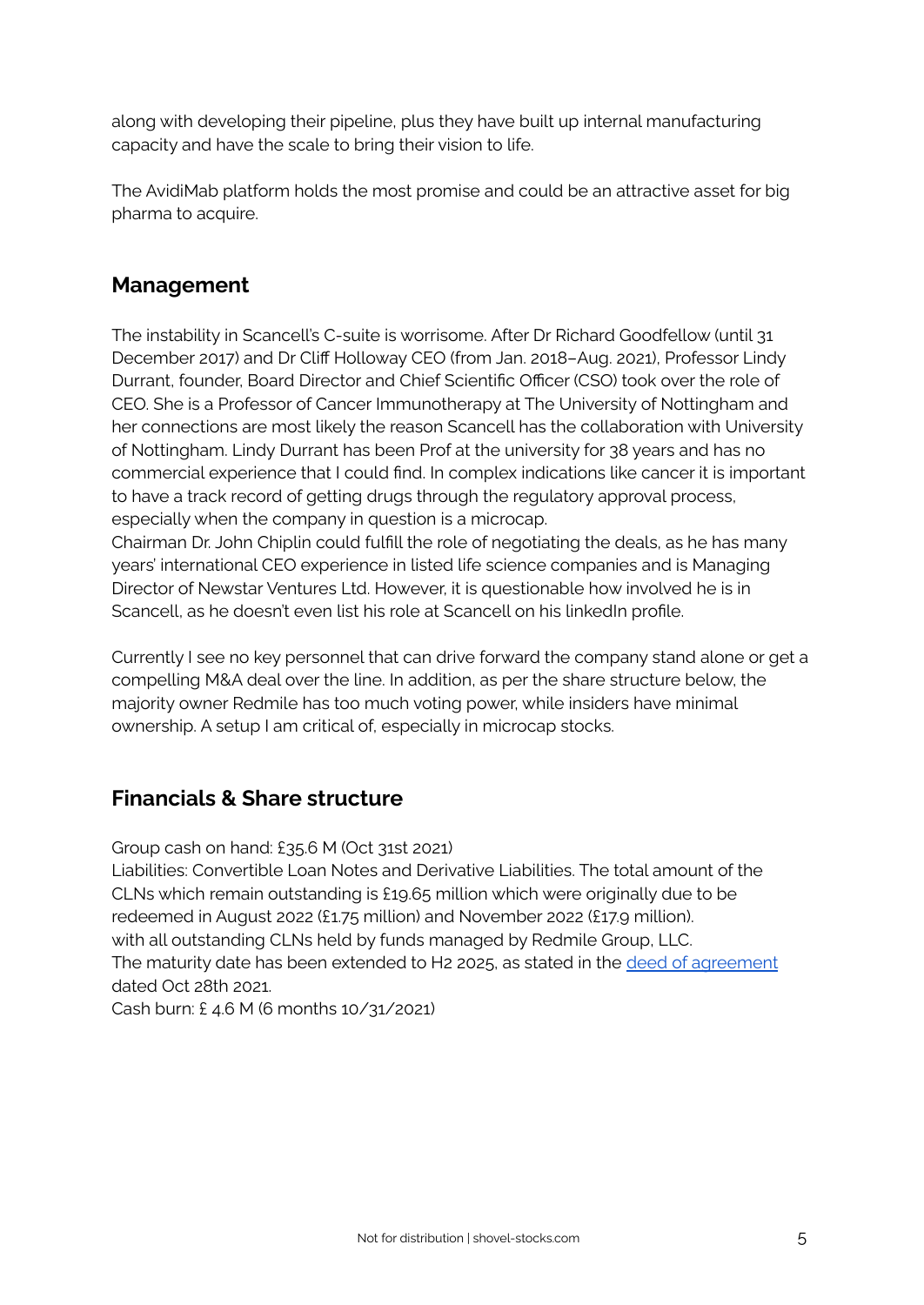#### **Stock price chart**



*Source: TradingView*

In the monthly chart above there was a noticeable increase of 78% during Feb 12th and 19th 2021 which might have been caused by hype for Scancell's covid vaccine candidate. An [article](https://news.sky.com/story/covid-19-new-vaccine-in-development-has-insurance-against-virus-mutations-12217119) published on Feb 14th 2021 mentioned Scancell and the University of Nottingham.

Before this run up in share price, the trading range was between 8.72 - 13.75 GBX and reflected a more realistic valuation based on trial progress.

#### **Share structure**

Issued share capital: 815,218,831 ordinary shares of 0.1p each, all of which are called up and fully paid.

Fully diluted shares outstanding: 1,019,693,626 (after conversion of convertible loan notes and exercise of share options).

The management team holds some options which will expire in 2023. Please find below the option price per ordinary shares, number of ordinary shares under option and expiry date:

| Lindy Durrant                      | 4.5p 3,850,000 | 7/30/2023  |
|------------------------------------|----------------|------------|
| Richard Goodfellow 33.2p 3,500,000 |                | 12/31/2023 |
| Richard Goodfellow 4.5p 2,880,000  |                | 7/30/2023  |

The insider ownership is too low for a risky speculation on the clinical trial success of extremely complex indications like cancer. Biotech is anyway hard and the chances of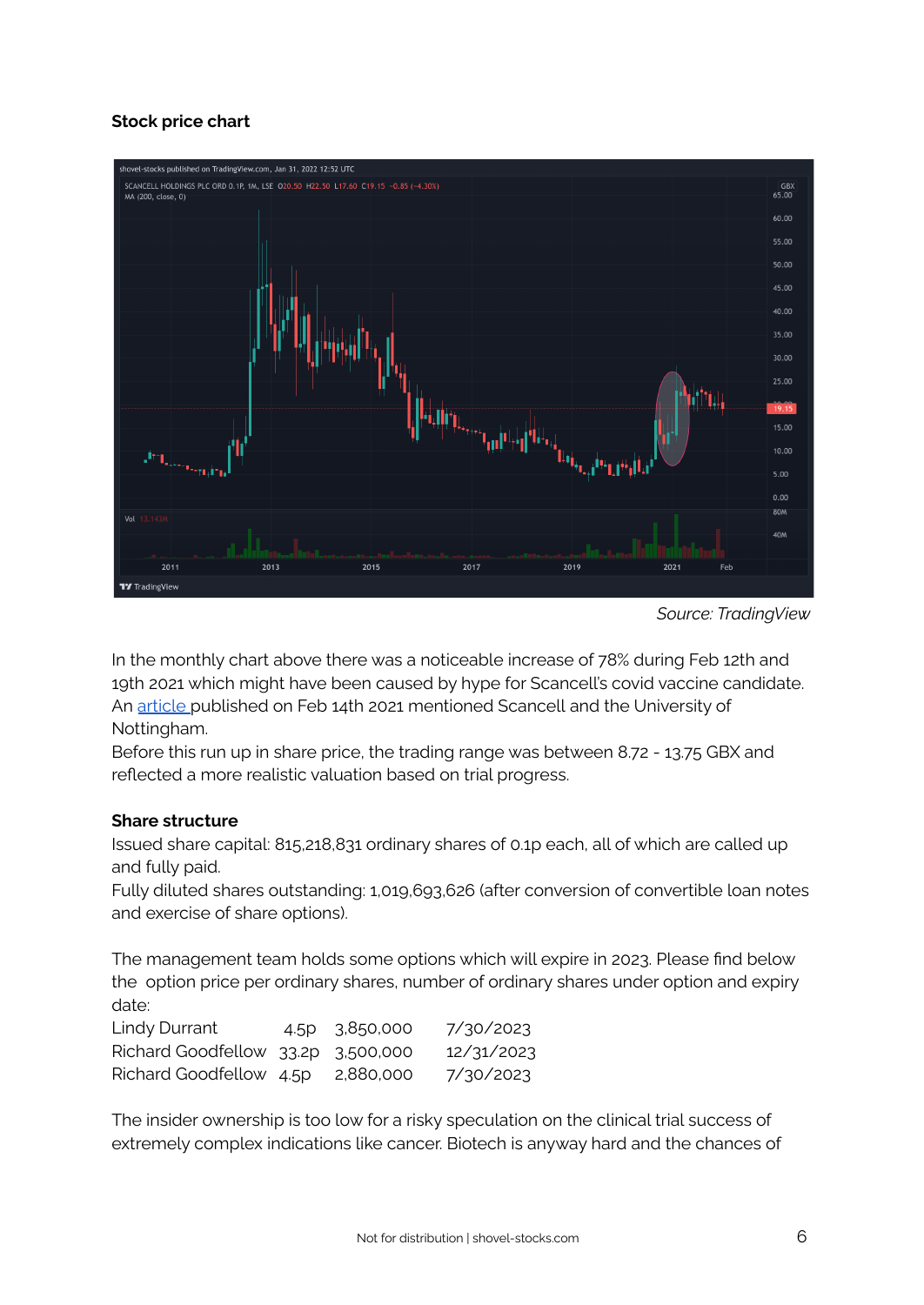success are not high. As of December 8th 2021 the identity and percentage holdings of significant shareholders were:

Vulpes Life Science Fund: 14.41% Calculus Capital: 5.57% **Scancell Holdings plc directors: 1.81%**

## **Risks**

Scancell is a pre-revenue biotech microcap stock and thus comes with a high risk profile.

- Currently only one of the clinical trials is in phase 2. The rest is mainly pre-clinical and will take years to progress.
- Cancer research is very challenging and clinical trials with this indication often fail because they do not show a treatment extends survival in a meaningful way.
- Competition is further along in the clinical trial phases.
- No internal manufacturing capacity
- Low insider ownership could lead to mismanagement or hinder insiders to prevent an hostile takeover/unlucrative takeover bid.
- Further trial delays.
- Regulatory bodies requesting further studies because of low trial n.

## **Conclusion**

While Scancell offers a pipeline filled with promising assets and their science makes sense, current conditions in the broader equity market and the bear market life sciences stocks face since Feb 2021 are major headwinds for speculative, small biotech companies. To make matters worse, the majority of pipeline is pre-clinical and the single phase 2 trial is months away from data readouts.

Based on my experience with small biotech stocks tackling complex indications, it is essential for the management team to have a track record in bringing a drug through the regulatory approval process. A research background is important as well, but too many biotech companies just focus on the research and neglect the commercial obligations of really building a business. Moreover, the last 36 months were filled with too much CEO turnover, lost partnerships and no real pipeline progression.

When it comes to immunotherapies & vaccines, companies like ImmunityBio are further along and are close to entering the commercialisation phase this year. As Scancell's management team mentioned the intention to investigate strategic partnerships with big pharma, I think the most beneficial outcome for them would be being bought out and thus being able to progress their pipeline, have access to manufacturing capacity and use connections to regulatory bodies for the approval process.

In conclusion, Scancell could be interesting for those investors speculating on a buyout. Further research could be done in finding out which big pharma has strategic initiatives